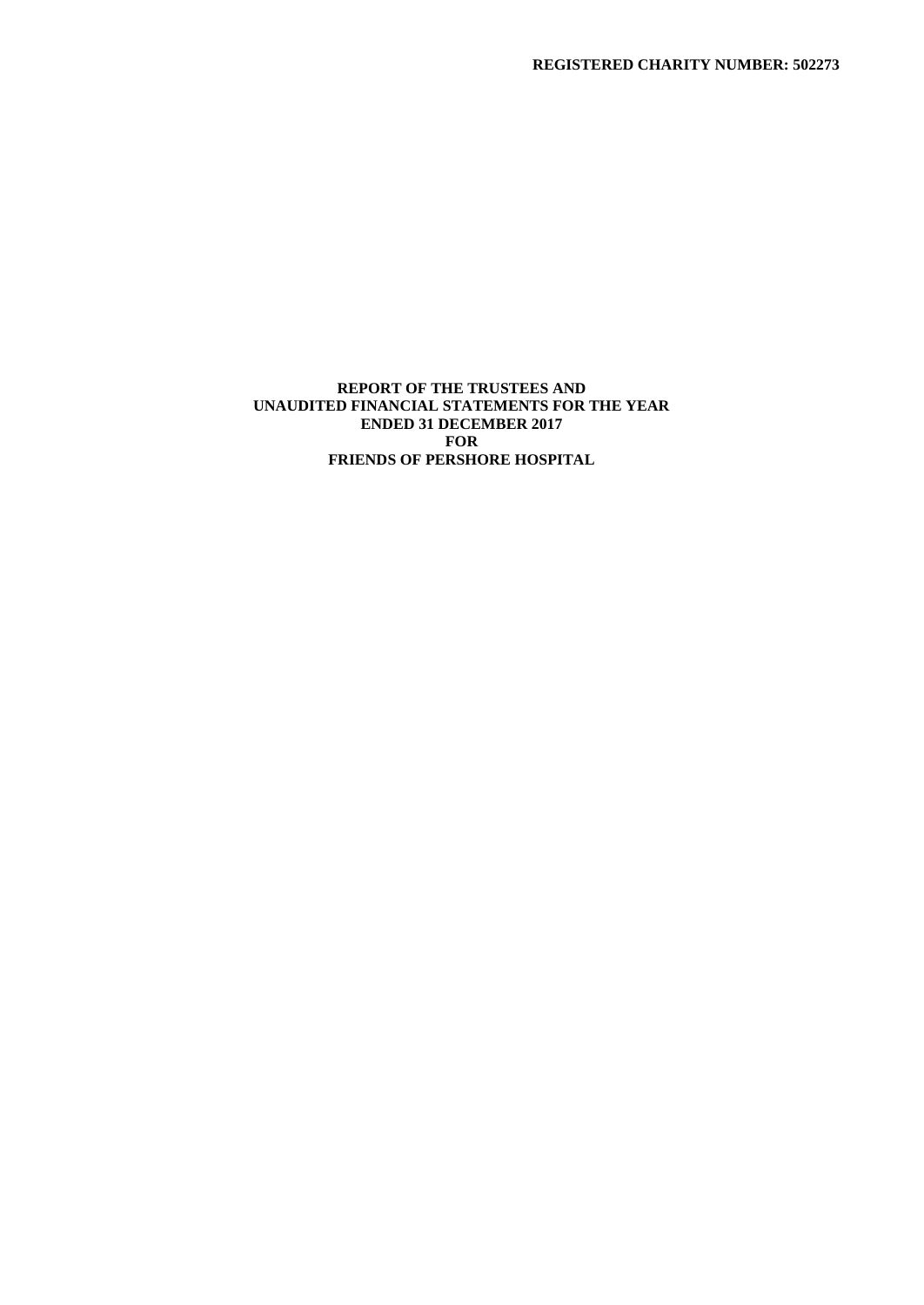# **CONTENTS OF THE FINANCIAL STATEMENTS**

**Page**

| Chairman's Report                          |          |
|--------------------------------------------|----------|
| Reference and Administrative Details       | 2        |
| Trustees' Annual Report                    | $3$ to 4 |
| Independent Examiner's Report              | 5        |
| <b>Statement of Financial Activities</b>   | 6        |
| <b>Balance Sheet</b>                       | 7        |
| Notes to the Financial Statements          | 8 to 12  |
| Detailed Statement of Financial Activities | 13       |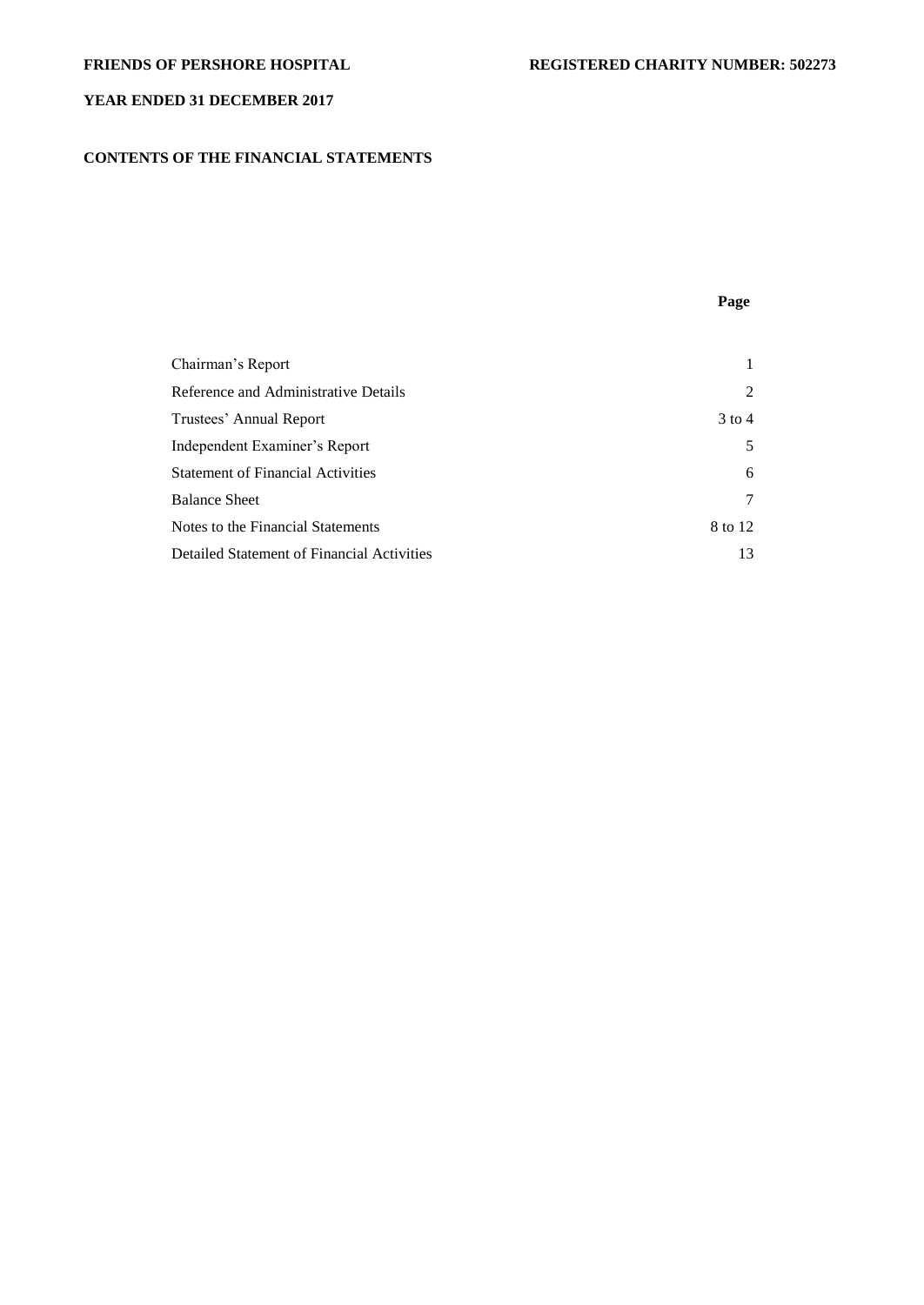## **CHAIRMAN'S REPORT**

This year has seen the NHS under increasing pressure to meet the health needs of the population and our Hospital has also frequently been under pressure to help ease the bottlenecks in the Acute Hospitals to help them release beds for new patients.

The team here has, as always, coped nobly with these pressures and have kept the bed occupancy at a high level. This, in spite of the extra workload on our Matron, Dan Marshall, who has taken on additional responsibilities, including the management of the district's health visitors.

It is hard to believe that the Hospital has been open for over 13 years – not surprisingly, some of the equipment is in need of refurbishment or replacement. During the past twelve months we have spent nearly £25,000 on everything from special chairs to crash mats (whatever they are!) in the Hospital. In addition, we have made an investment in a wonderful piece of electronic equipment, "My Dementia" that is designed to counteract the onset of dementia and to make the symptoms more bearable. Based around a television unit, the software can be personalised with individual memories and with family pictures (both still and moving) that can calm and connect with patients who are otherwise anxious and distressed. We are told that the Hospital Staff have found this a very valuable nursing tool. There are plans to introduce this more widely in other hospitals.

Some of our members will recall that when the new Hospital was built and we moved in, we also contributed to the equipping of the new Pershore Medical Practice that was housed in the same building. At that time, we undertook to make a similar contribution to the Abbottswood Medical Practice when they enlarged their premises - which they had plans to do. That they have now done, including the welcome expansion of their car park. In accordance with our undertaking to them, we have helped to equip new consulting rooms. The total cost of this support is around  $\pounds 18,000 - a$ similar amount to that granted to the Pershore Medical Centre.

In both cases, the equipment has been purchased by the Friends and donated for use to the Practices, with the understanding that, should either cease to operate as a GP surgery, the equipment, or its residual value will be returned to the Friends.

In total, including some sundry expenses like the cost of garden maintenance (for which we are very grateful to Shirley Jones) auditor's costs and insurance, we have spent nearly £60,000.

However, as you will see from our End of Year Accounts, we still have a substantial positive balance and we have been informed that we are the beneficiaries of a local lady's estate which will increase our reserves substantially. It is not by accident that our principal source of income is bequests. This happens because the care that our Hospital and its staff give to local people is second to none. The patients and their families appreciate this and reward us accordingly. We take our duties in relation to these bequests very seriously, in some cases the sums are un-entailed but occasionally there are specific requests that we do our best to honour.

In the context of our sound financial situation, we do not set out to raise additional funds unless there is a specific and substantial requirement that we are asked to fund or contribute to. We feel that this is a responsible stance within our community, especially when there are so many worthy causes that compete for the generosity of local people.

It is clear that the NHS has come to recognise the value of the Community Hospitals and that these are a vital part of healthcare within the small towns. Ours is a very fine example of this form of in-patient care and we shall do all we can, together with the South Worcestershire CCG, the Health and Care NHS Trust, the GP's and the Hospital Staff to ensure that we maintain our high standards and our status as an integral and valued contributor to healthcare locally.

Mrs Patricia Freeman - Trustee and Chairman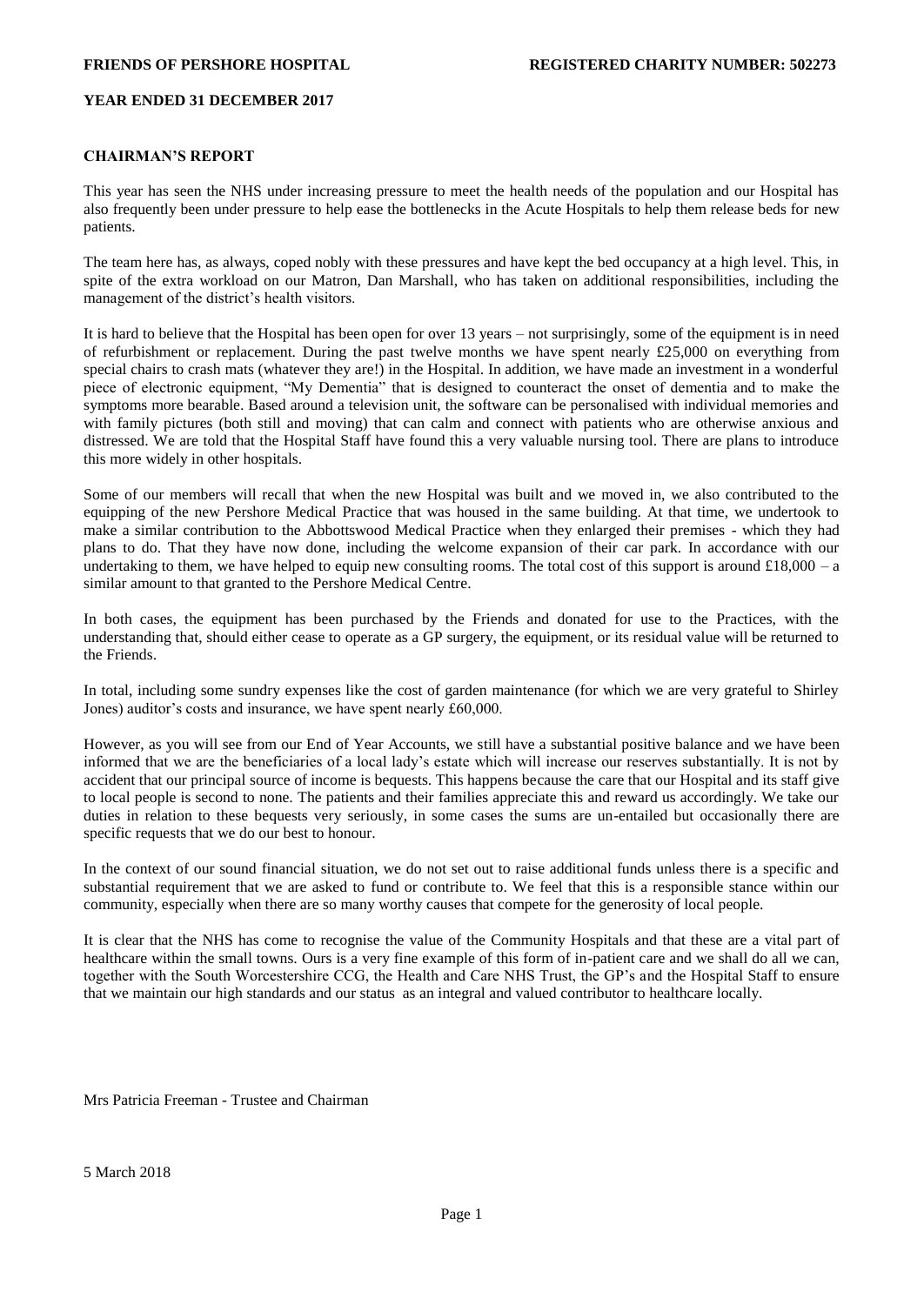# **REFERENCE AND ADMINISTRATIVE DETAILS**

| <b>Charity Registration Number</b> | 502273                                                                                                                                                        |
|------------------------------------|---------------------------------------------------------------------------------------------------------------------------------------------------------------|
| <b>Principal Address</b>           | Pershore Hospital<br>Queen Elizabeth Drive<br>Pershore<br>Worcestershire<br><b>WR10 1PS</b>                                                                   |
| Chairman                           | Mrs Patricia Freeman                                                                                                                                          |
| <b>Vice Chairman</b>               | Mr Michael Amies                                                                                                                                              |
| <b>Treasurer</b>                   | Mr Peter John Belcher                                                                                                                                         |
| <b>Membership Secretary</b>        | Ms Elizabeth Ann Stephens                                                                                                                                     |
| <b>Secretary</b>                   | Mrs Karen Hodges                                                                                                                                              |
| <b>Trustees</b>                    | Mr Stephen Cook<br>Mrs Linda Hamlin<br>Mr John Charles Ogle<br>Mrs Elizabeth Gill<br>Mrs Jan Garratt<br>Mrs Primula Mary Harwood<br>Dr Judith Dale            |
| <b>Independent Examiner</b>        | Baldwins (Evesham) Limited<br>Chartered Accountants and Statutory Auditor<br>Almswood House<br>93 High Street<br>Evesham<br>Worcestershire<br><b>WR11 4DU</b> |
| <b>Bankers</b>                     | Lloyds Bank plc<br>19 High Street<br>Evesham<br>Worcestershire<br>WR11 4DQ                                                                                    |
| <b>Patrons</b>                     | The Mayor of Pershore<br>Lord Spicer of Cropthorne<br>Mrs Harriett Baldwin M.P.<br>Rev. Clare Lording<br>Dr Kate Young<br>Dr Clare Wunch<br>Mr John Hine      |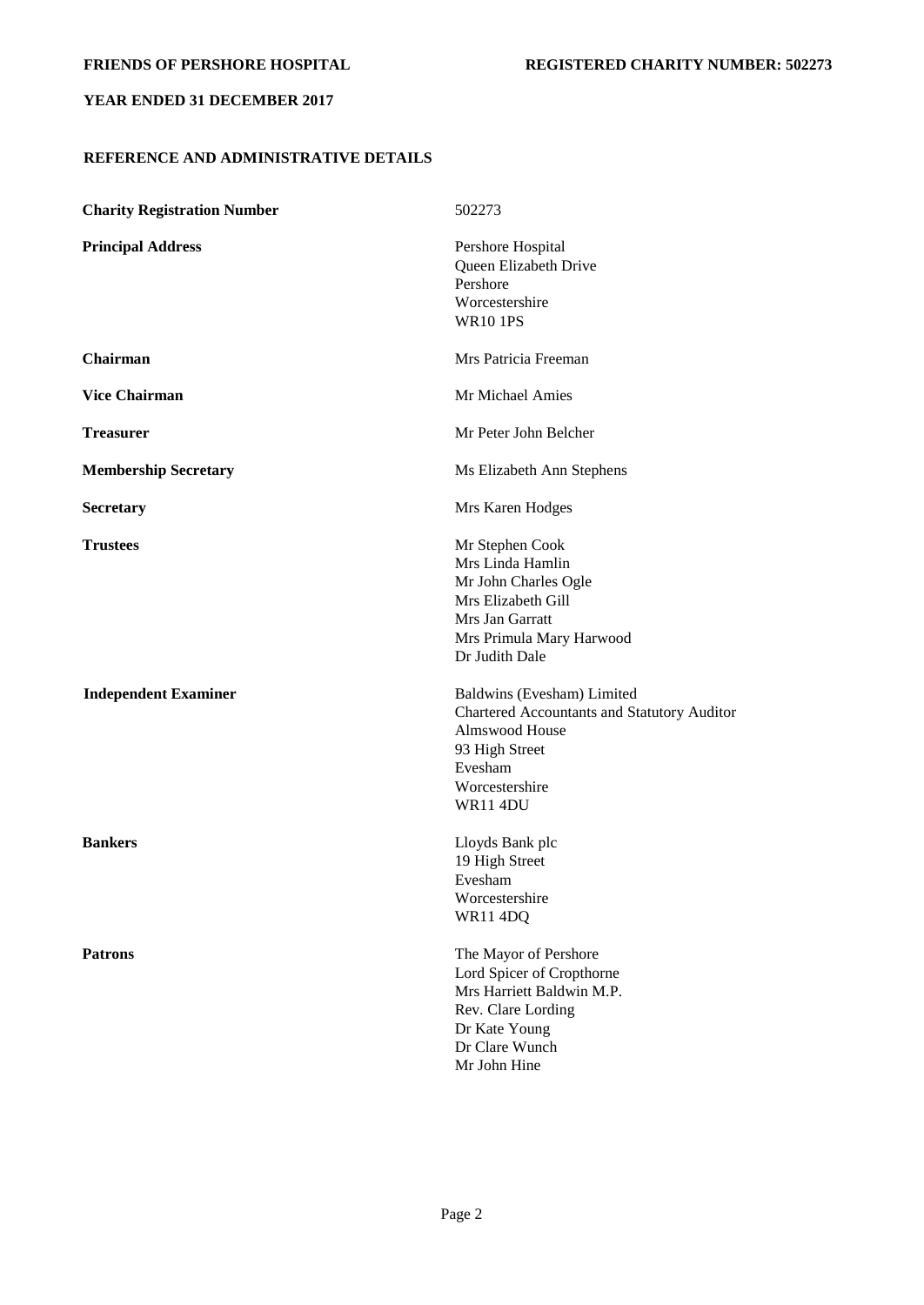## **REPORT OF THE TRUSTEES**

The Trustees present their report and the unaudited financial statements of the charity for the year ended 31 December 2017. The trustees have adopted the provisions of the Statement of Recommended Practice (SORP) "Accounting and Reporting by Charities" (FRS 102) in preparing the annual report and financial statements of the charity.

The financial statements have been prepared in accordance with the accounting policies set out in notes to the accounts and comply with the charity's governing document, the Charities Act 2011 and Accounting and Reporting by Charities: Statement of Recommended Practice applicable to charities preparing their accounts in accordance with the Financial Reporting Standard applicable in the UK and Republic of Ireland published on 16 July 2014 (as amended by Update Bulletin 1 published on 2 February 2016).

#### **Governing document**

The charity is governed by the Objects and Rules Report originally accepted in January 1952, most recently approved and updated by the members on 21 April 2009.

The charity was registered as the Friends of Pershore Cottage Hospital in 1973, which has since been shortened to the Friends of Pershore Hospital, and is a member under the Charity Commission of England and Wales.

### **Committee**

The Committee members in office during the year are shown on page 2.

Committee members are selected from members of the Friends by election at the Annual General Meeting, or by election by the Committee to fill a casual vacancy which can be held until the conclusion of the subsequent Annual General Meeting. The Object and Rules declares that the Committee shall consist of the Chairman, Secretary and Treasurer of the Society and not less than eleven, nor more than seventeen other persons at any time. This has been honoured throughout 2017.

#### **Risk management**

The trustees have a duty to identify and review the risks to which the charity is exposed and to ensure appropriate controls are in place to provide reasonable assurance against fraud and error.

The risk management programmes in place provide assurance to the Trustees and supporters of the Friends of Pershore Hospital. The Committee has assessed the major risks to which the charity is exposed, in particular, those related to the operations and finances of the Society, and is satisfied that systems are in place to mitigate the exposure to the major risks. The assessments of risk controls are under continual review.

The day to day procedures are overseen by the charity's Chairman, Mrs Patricia Freeman.

### **OBJECTIVES AND ACTIVITIES**

## **Objectives and aims**

The key object of the charity is to be that of relieving the patients and former patients of the Hospital and other invalids in the community who are sick, convalescent, disabled, infirm or in need of financial assistance and generally to support the charitable work of the Hospital and other hospitals at which the patients from Pershore and District normally received treatment.

The Objects and Rules Report indicates that the Friends have the power and responsibility to carry out the above object through the ability to:

- educate the public in the needs of the patients of the Pershore Hospital

- foster co-operation and inter-communication between its members, other charitable institutions, Local Authorities, Hospital Authorities, local doctors and the National Health Service

- recruit, and assist in the recruitment of, volunteers in and for the Hospital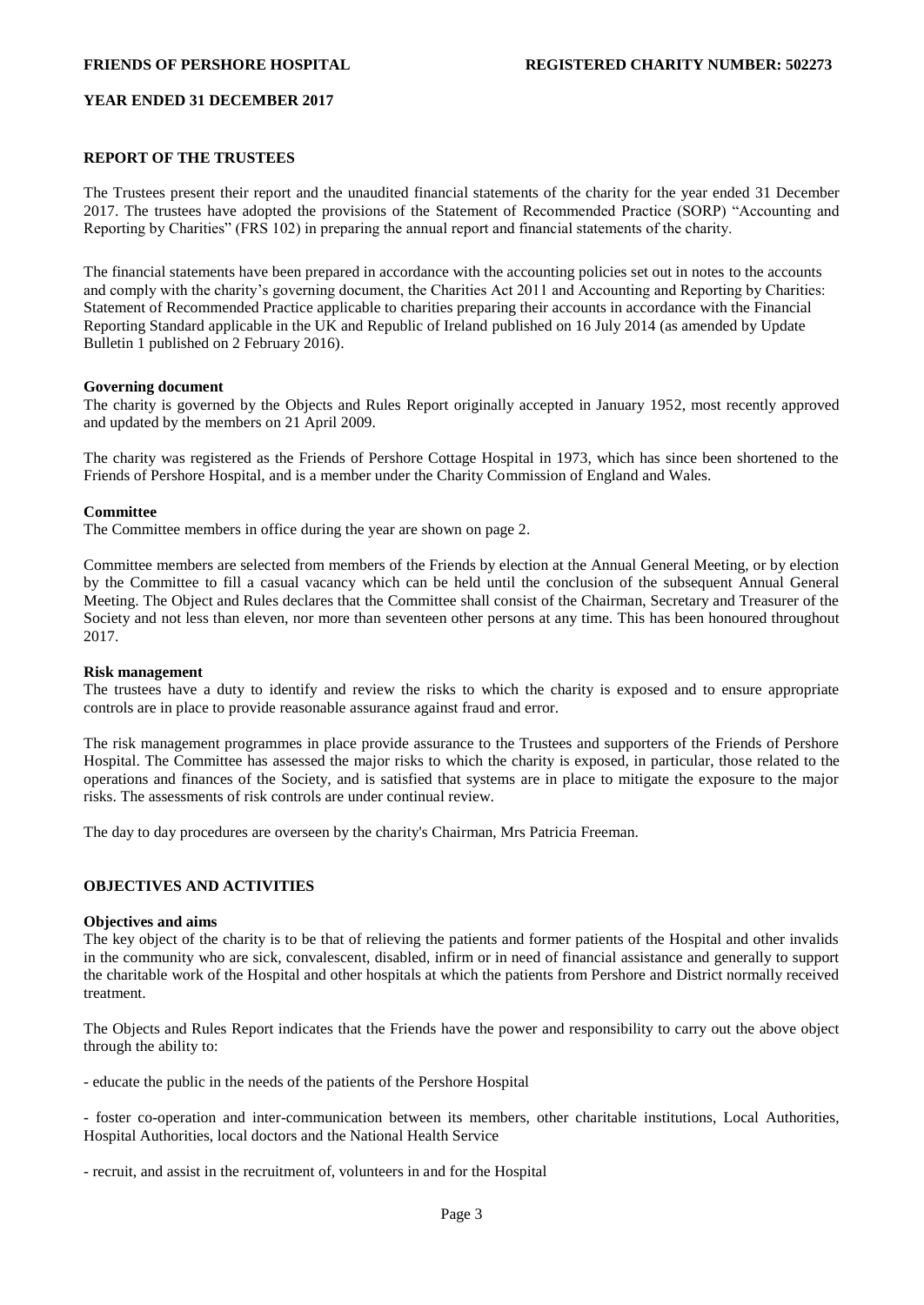# **REPORT OF THE TRUSTEES (continued)**

# **Objectives and aims (continued)**

- take and accept gifts or property for the objects of the Society

The Friends of Pershore Hospital is an unincorporated charity and is a non-sectarian, non-political charitable organisation with no subsidiaries.

### **Significant activities**

The principal activity of the Friends is to support the work of Pershore Hospital.

## **Public benefit**

In pursuance of the charity's objective, the Friends of Pershore Hospital have had regard to the guidance from the Charities Commission on the provision of public benefit. The first principle requires the Friends to identify the benefits and the second to demonstrate that these benefit the public or a section of the public. The principal object of the charity identifies the benefits, and the Chairman's Report details how the charity has delivered those benefits to the patients of Pershore Hospital, their relatives and friends as well as others requiring care in the community.

# **FINANCIAL REVIEW**

## **Results and reserves**

The results for the year are set out in the financial statements on pages 6 and 7. During the year income amounted to £140,489 (2016: £9,590) and expenditure to £59,570 (2016: £28,080).

The Committee recognises the importance of establishing a reserves policy to provide a prudent level of cover to meet future obligations. As a result, the Committee reviews its reserves on a regular basis and is holding funds in cash to fund its continuing programme of providing equipment for the new hospital.

The net incoming resources therefore, amounted to £80,919 (2016: £18,490 net outgoing resources).

# **Exemptions from disclosures**

The Charity claims exemption from the requirement to prepare a Statement of Cash Flows under Section 1A of the FRS 102 for Small Companies (Update Bulletin 1 as published on 2 February 2016) where income is less than £500,000 (see note 1 to the accounts).

Approved by order of the board of trustees on 5 March 2018 and signed on its behalf by:

Mrs Patricia Freeman - Trustee and Chairman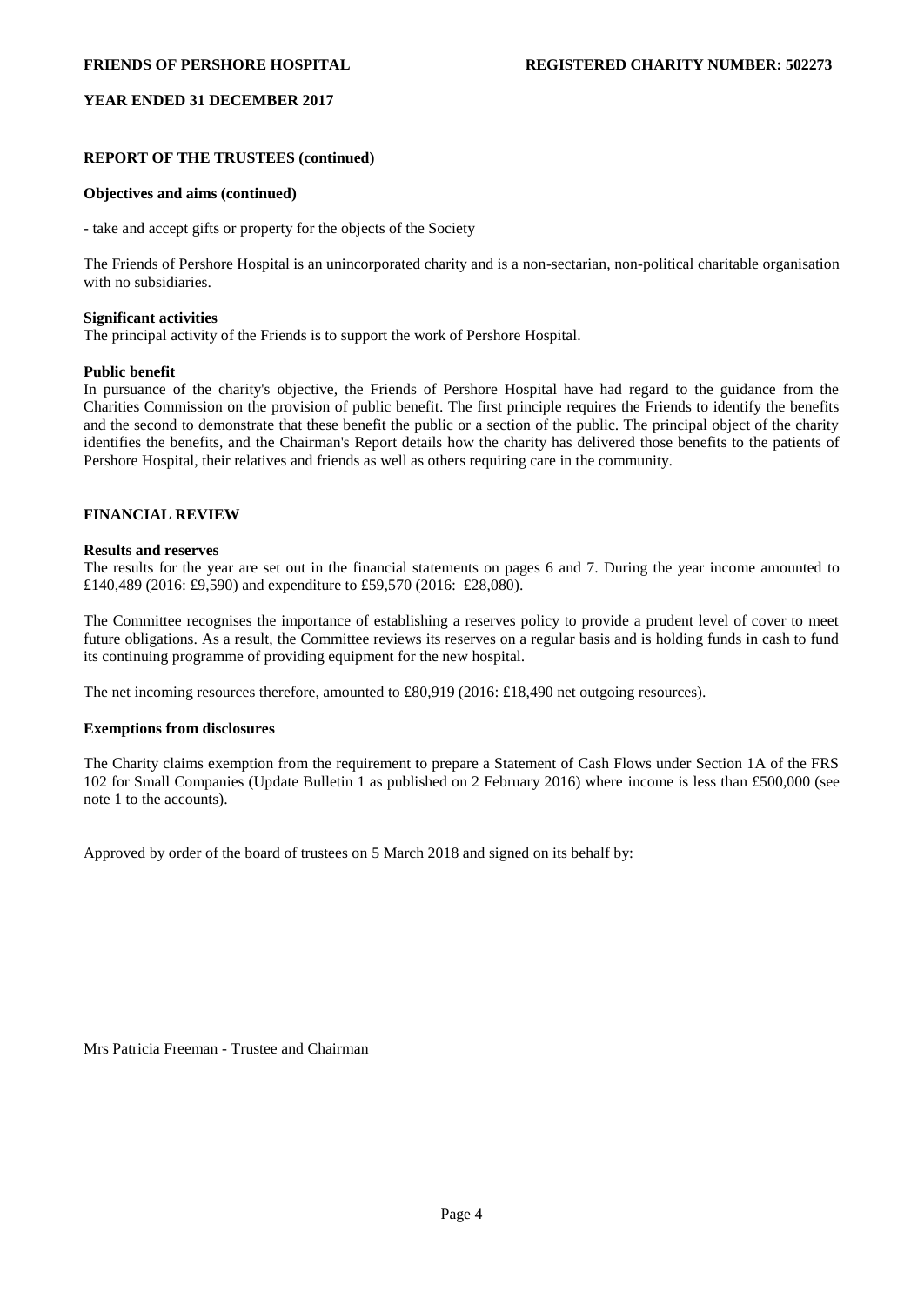# **INDEPENDENT EXAMINER'S REPORT TO THE TRUSTEES OF FRIENDS OF PERSHORE HOSPITAL**

I report to the trustees on my examination of the accounts of Friends of Pershore Hospital (the Charity) for the year ended 31 December 2017 set out on pages six to seven.

# **Responsibilities and basis of report**

As the trustees of the Charity you are responsible for the preparation of the accounts in accordance with the requirements of the Charities Act 2011 ('the Act'). I report in respect of my examination of the Charity's accounts carried out under section 145 of the 2011 Act and in carrying out my examination I have followed all the applicable Directions given under section  $145(5)(b)$  of the Act.

The charity's trustees are responsible for the preparation of the accounts. The charity's trustees consider that an audit is not required for this year (under Section 144(2) of the Charities Act 2011 (the 2011 Act)) and that an independent examination is required.

## **Independent examiner's statement**

I have completed my examination. I confirm that no material matters have come to my attention in connection with the examination giving me cause to believe that in any material respect:

- 1. accounting records were not kept in respect of the Charity as required in section 130 of the Act; or
- 2. the accounts do not comply with the applicable requirements concerning the form and content of accounts set out in the Charites (Accounts and Reports) Regulations 2008 other than any requirement that the accounts give a 'true and view' which is not a matter considered as part of an independent examination.

I have no concerns and have come across no other matters in connection with the examination to which attention should be drawn in this report in order to enable a proper understanding of the accounts to be reached.

William Bailey CTA ATT Baldwins (Evesham) Limited 93 High Street Evesham Worcestershire WR11 4DU

5 March 2018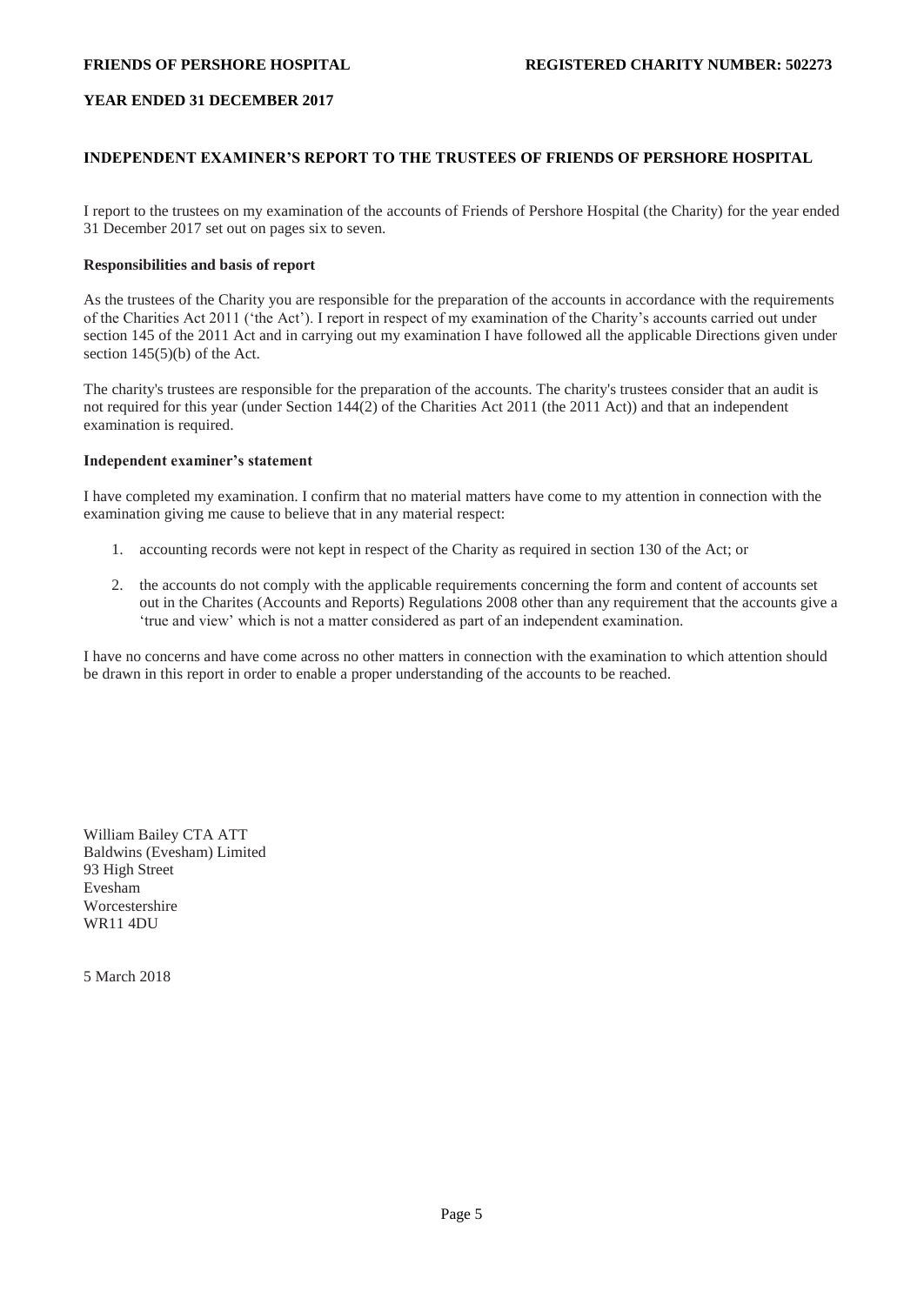# **STATEMENT OF FINANCIAL ACTIVITIES**

|                                                 | Unrestricted | Unrestricted |
|-------------------------------------------------|--------------|--------------|
|                                                 | funds        | funds        |
| <b>Notes</b>                                    | £            | $\pounds$    |
| <b>INCOMING RESOURCES</b>                       |              |              |
| Incoming resources from generated funds:        |              |              |
| Voluntary income<br>2                           | 140,019      | 8,733        |
| $\overline{3}$<br>Investment income             | 470          | 857          |
| <b>Total incoming resources</b>                 | 140,489      | 9,590        |
| <b>RESOURCES EXPENDED</b>                       |              |              |
| <b>Charitable activities:</b><br>$\overline{4}$ |              |              |
| Hospital expenses                               | 1,151        | 633          |
| Donations<br>5                                  | 9,410        |              |
| Equipment and furnishings                       | 46,990       | 23,808       |
| Governance costs<br>6                           | 2,019        | 1,925        |
| Event costs                                     |              | 1,714        |
| <b>Total resources expended</b>                 | 59,570       | 28,080       |
| NET OUTGOING RESOURCES                          | 80,919       | (18, 490)    |
| <b>Reconciliation of funds:</b><br>11           |              |              |
| Total funds brought forward                     | 192,911      | 211,401      |
| <b>Total funds carried forward</b>              | 273,830      | 192,911      |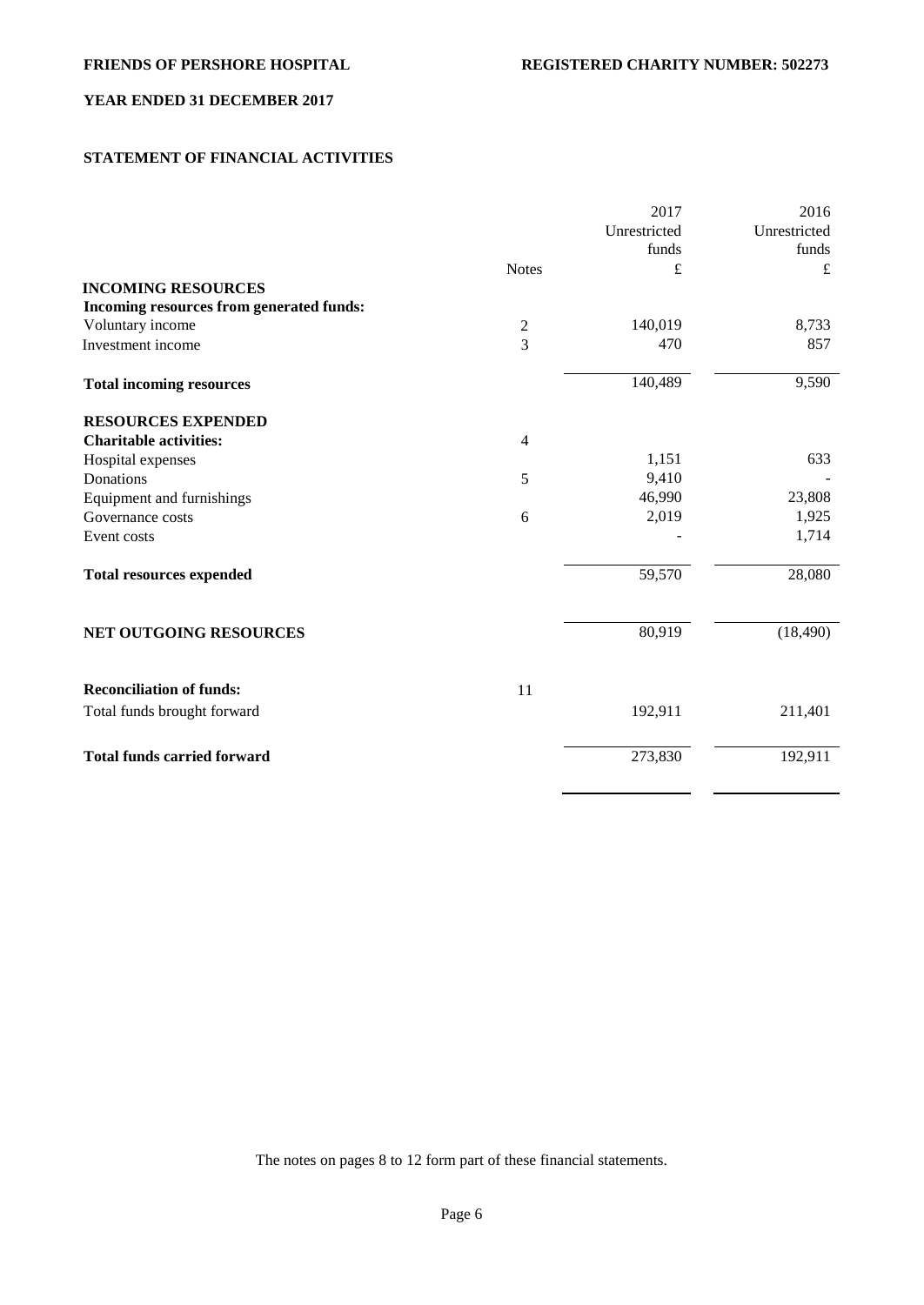# **BALANCE SHEET**

|                                                |             | 2017    | 2016    |
|------------------------------------------------|-------------|---------|---------|
|                                                | <b>Note</b> | £       | £       |
| <b>Current assets</b>                          |             |         |         |
| Prepayments and accrued income                 | 9           | 171     | 160     |
| Cash at bank                                   | 9           | 274,439 | 193,510 |
|                                                |             | 274,610 | 193,670 |
| Creditors: amounts falling due within one year | 10          | (780)   | (759)   |
| Net current assets                             |             | 273,830 | 192,911 |
| <b>Total assets less current liabilities</b>   |             | 273,830 | 192,911 |
| Net assets                                     |             | 273,830 | 192,911 |
|                                                |             |         |         |
| <b>Charity Funds</b>                           |             |         |         |
| Unrestricted funds                             | 11          | 273,830 | 192,911 |
| <b>Total charity funds</b>                     |             | 273,830 | 192,911 |

The financial statements were approved and authorised for issue by the Board on 5 March 2018.

Signed on behalf of the board of trustees:

Mrs Patricia Freeman - Trustee and Chairman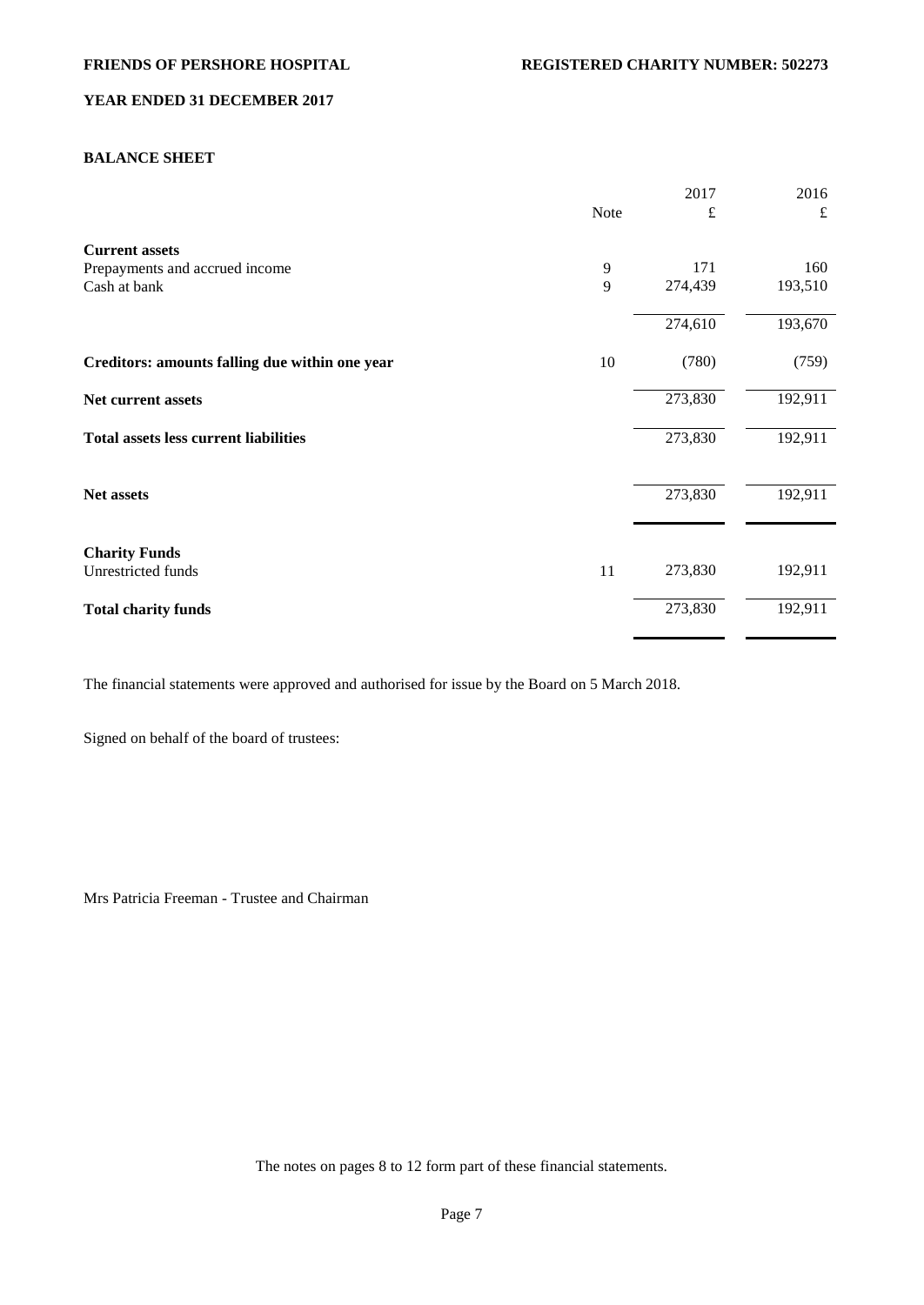## **NOTES TO THE FINANCIAL STATEMENTS**

### **1 Summary of significant accounting policies**

### **General information and basis of preparation**

The Friends of Pershore Hospital is a Charity in England and Wales. The address of the registered office is given in the charity information on page 2 of these financial statements. The nature of the charity's operations and principal activities are described on the Report of the Trustees on pages 3 to 4.

The charity constitutes a public benefit entity as defined by FRS 102. The financial statements have been prepared in accordance with Accounting and Reporting by Charities: Statement of Recommended Practice applicable to charities preparing their accounts in accordance with the Financial Reporting Standard applicable in the UK and Republic of Ireland (FRS 102) issued on 16 July 2014 (as updated through Update Bulletin 1 published on 2 February 2016), the Financial Reporting Standard applicable in the United Kingdom and Republic of Ireland (FRS 102), the Charities Act 2011, the Companies Act 2006 and UK Generally Accepted Practice as it applies from 1 January 2015.

The charity has applied Update Bulletin 1 as published on 2 February 2016 and does not include a cash flow statement on the grounds that it is applying FRS 102 Section 1A.

The financial statements are prepared on a going concern basis under the historical cost convention, modified to include certain items at fair value. The financial statements are presented in sterling which is the functional currency of the charity and rounded to the nearest £1.

The significant accounting policies applied in the preparation of these financial statements are set out below. These policies have been consistently applied to all years presented unless otherwise stated.

### **Funds**

Unrestricted funds are available for use at the discretion of the trustees in furtherance of the general objectives of the charity and which have not been designated for other purposes.

#### **Income recognition**

All incoming resources are included in the Statement of Financial Activities (SoFA) when the charity is legally entitled to the income after any performance conditions have been met, the amount can be measured reliably, and it is probable that the income will be received.

Membership subscriptions are taken to income on a received basis and legacies are included when the charity is advised by the personal representative of an estate that payment will be made, or property transferred and the amount can be quantified.

No amount is included in the financial statements for volunteer time in line with the Charities SORP (FRS 102). Further detail is given in the Trustees' Annual Report.

No income has been declared net of expenditure.

### **Expenditure recognition**

All expenditure is accounted for on an accruals basis and has been classified under headings that aggregate all costs related to the category. Expenditure is recognised where there is a legal or constructive obligation to make payments to third parties, it is probable that the settlement will be required, and the amount of the obligation can be measured reliably.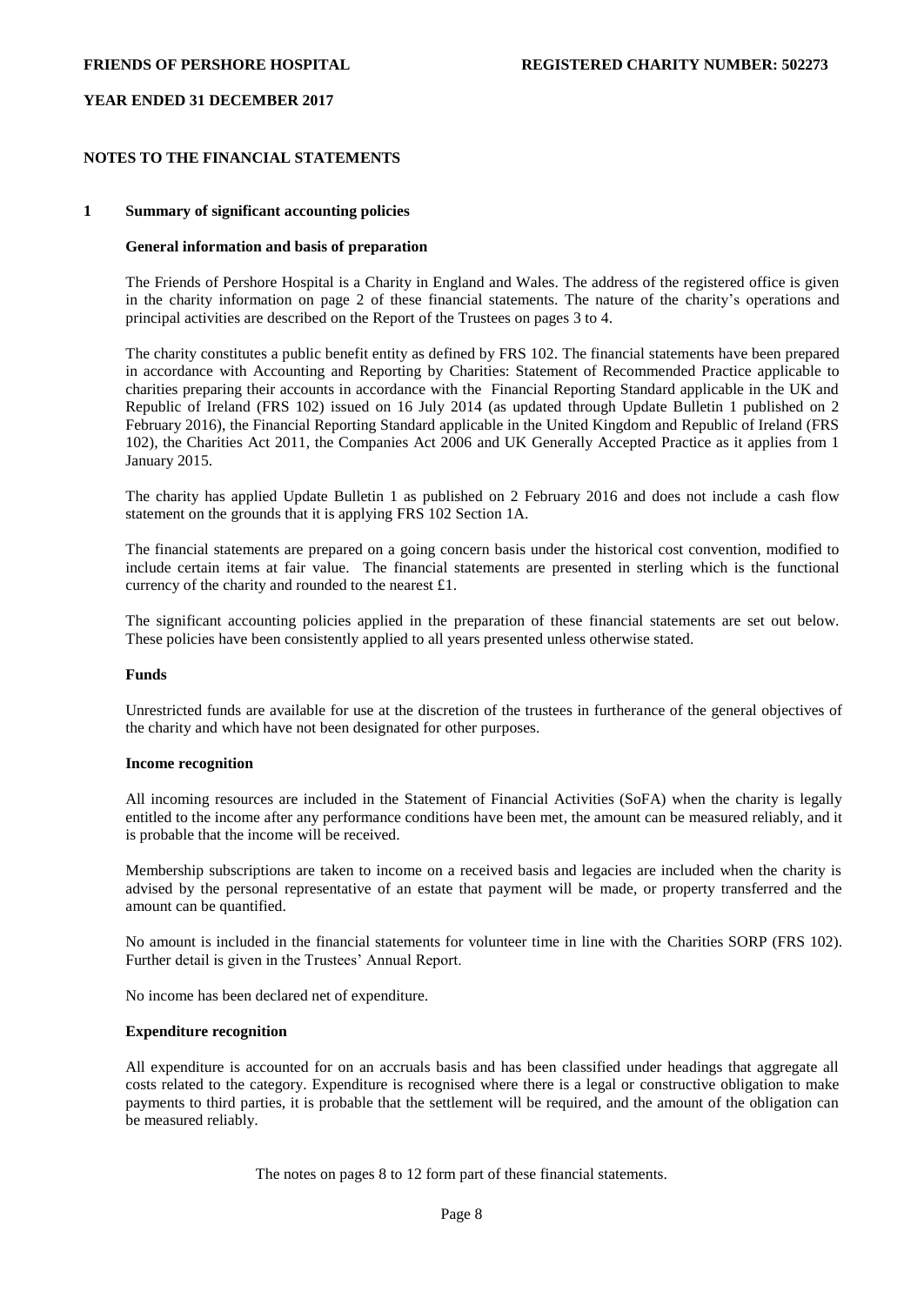# **NOTES TO THE FINANCIAL STATEMENTS (continued)**

## **1 Expenditure recognition (continued)**

Irrecoverable VAT is charged as an expense against the activity for which expenditure arose.

Grants payable to third parties are within the charitable objectives. Where unconditional grants are offered, this is accrued as soon as the recipient is notified of the grant, as this gives rise to a reasonable expectation that the recipient will receive the grants. Where grants are conditional relating to performance then the grant is only accrued when any unfulfilled conditions are outside of the control of the charity.

# **Allocation of support and governance costs**

Support costs are those that assist the work of the charity but do not directly represent charitable activities and include office costs, governance costs, and administrative costs. They are incurred directly in support of expenditure on the objects of the charity and include project management carried out at Headquarters. Where support costs cannot be directly attributed to particular headings they have been allocated to cost of raising funds and expenditure on charitable activities on a basis consistent with use of the resources.

### **Tax**

The charity is exempt from tax on its charitable activities.

# **2 Income from charitable activities**

|               | 2017      | 2016  |
|---------------|-----------|-------|
|               | $\pounds$ | £     |
| Donations     | 1,516     | 2,268 |
| Gift Aid      | 766       | 649   |
| Legacies      | 134,712   |       |
| Subscriptions | 2,985     | 3,505 |
| Concert       |           | 2,225 |
| Sundry        | 40        | 86    |
|               | 140,019   | 8,733 |

All income from charitable activities constitutes voluntary income and for the year ended 2017 and 2016 was attributed to the unrestricted fund.

#### **3 Investment income**

|                          | 2017<br>£ | 2016<br>£ |
|--------------------------|-----------|-----------|
| Deposit account interest | 470       | 857       |
|                          | 470       | 857       |

All investment income for 2017 and 2016 was attributed to the unrestricted fund.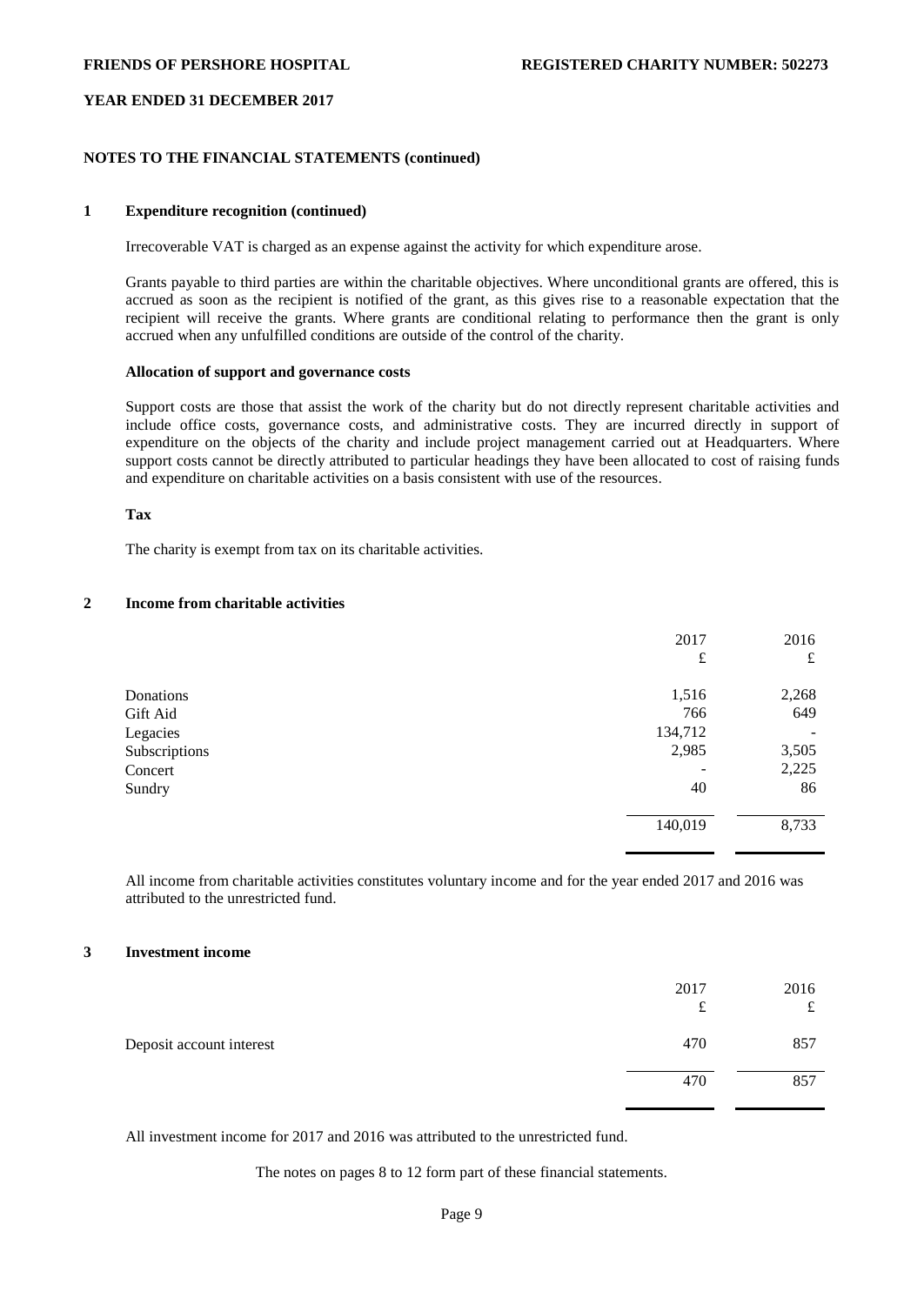# **NOTES TO THE FINANCIAL STATEMENTS (continued)**

# **4 Analysis of expenditure on charitable activities**

|                           | <b>Notes</b> | Activities<br>undertaken directly | Support costs | Total  |
|---------------------------|--------------|-----------------------------------|---------------|--------|
|                           |              | £                                 | £             | £      |
| Hospital expenses         |              | 1,151                             |               | 1,151  |
| Equipment and furnishings |              | 46,990                            |               | 46,990 |
| Donations                 | 5            | 9,410                             |               | 9,410  |
| Governance costs          | 6            | $\qquad \qquad$                   | 2,019         | 2,019  |
|                           |              | 57,551                            | 2,019         | 59,570 |

All of the expenditure on charitable funds for 2017 and 2016 were attributed to the unrestricted fund.

# **5 Direct costs of charitable activities**

|                                       | 2017                     | 2016   |
|---------------------------------------|--------------------------|--------|
|                                       | $\pounds$                | £      |
| Hospital flowers and plants           | 257                      | 633    |
| Sundry hospital expenses              | 894                      |        |
| Donations                             | 9,410                    |        |
| Equipment                             | 46,990                   | 23,808 |
| Event costs                           | $\overline{\phantom{a}}$ | 1,714  |
|                                       |                          |        |
|                                       | 57,551                   | 26,155 |
|                                       |                          |        |
| Donations were made to the following: | 2017                     | 2016   |
|                                       | £                        | £      |
| St. Richard's Hospice                 | 8,046                    |        |
| Pershore Abbey PCC                    | 1,364                    |        |
|                                       | 9,410                    |        |
|                                       |                          |        |

# **6 Support costs**

|                  | Management<br>t | Totals<br>£ |
|------------------|-----------------|-------------|
| Governance costs | 2,019           | 2,019       |
|                  | 2,019           | 2,019       |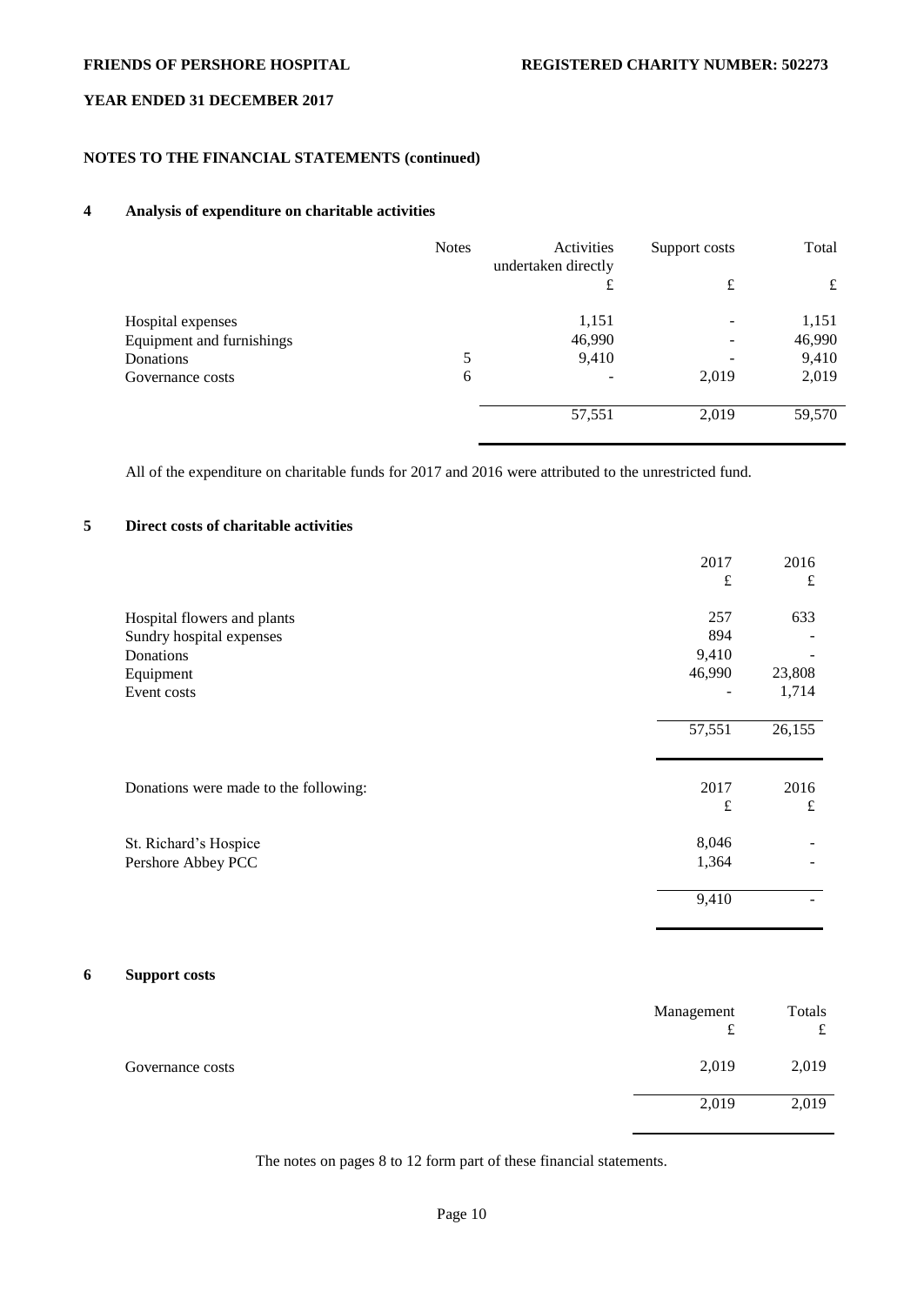## **NOTES TO THE FINANCIAL STATEMENTS (continued)**

### **6 Support costs (continued)**

Support costs, included in the above, are as follows:

| $\mathbf{r}$<br>$\sim$ | $\sim$<br>2017 | 2016       |
|------------------------|----------------|------------|
|                        |                |            |
|                        | Governance     | Governance |
|                        | costs          | costs      |
|                        | £              | £          |
| Subscriptions          | 503            | 577        |
| Accounts               | 980            | 760        |
| Expenses               | 16             | 42         |
| AGM costs              | 520            | 546        |
|                        |                |            |
|                        | 2,019          | 1,925      |
|                        |                |            |

### **7 Independent examiners remuneration**

The independent examiners remuneration amounts to an independent examination fee of £780 (2016: £960), inclusive of VAT. The fee in 2016 included additional one-off work amounting to £200 inclusive of VAT.

## **8 Trustees' and key management personnel remuneration and expenses**

The trustees all give freely their time and expertise without any form of remuneration or other benefit in cash or kind (2016: £nil).

Treasurers' expenses of £16 were reimbursed during the year (2016: £12).

The membership secretary's expenses reimbursed during the year totalled £nil (2016: £30).

There were no expenses reimbursed to trustees (2016: £nil).

# **9 Current assets**

|                                | 2017        | 2016        |
|--------------------------------|-------------|-------------|
|                                | Total funds | Total funds |
|                                | £           | £           |
| Prepayments and accrued income | 171         | 160         |
| <b>Bank Current Account</b>    | 17,766      | 10,307      |
| <b>COIF</b> Account            | 256,673     | 183,203     |
|                                | 274,610     | 193,670     |

All bank balances related to unrestricted funds both in 2017 and 2016.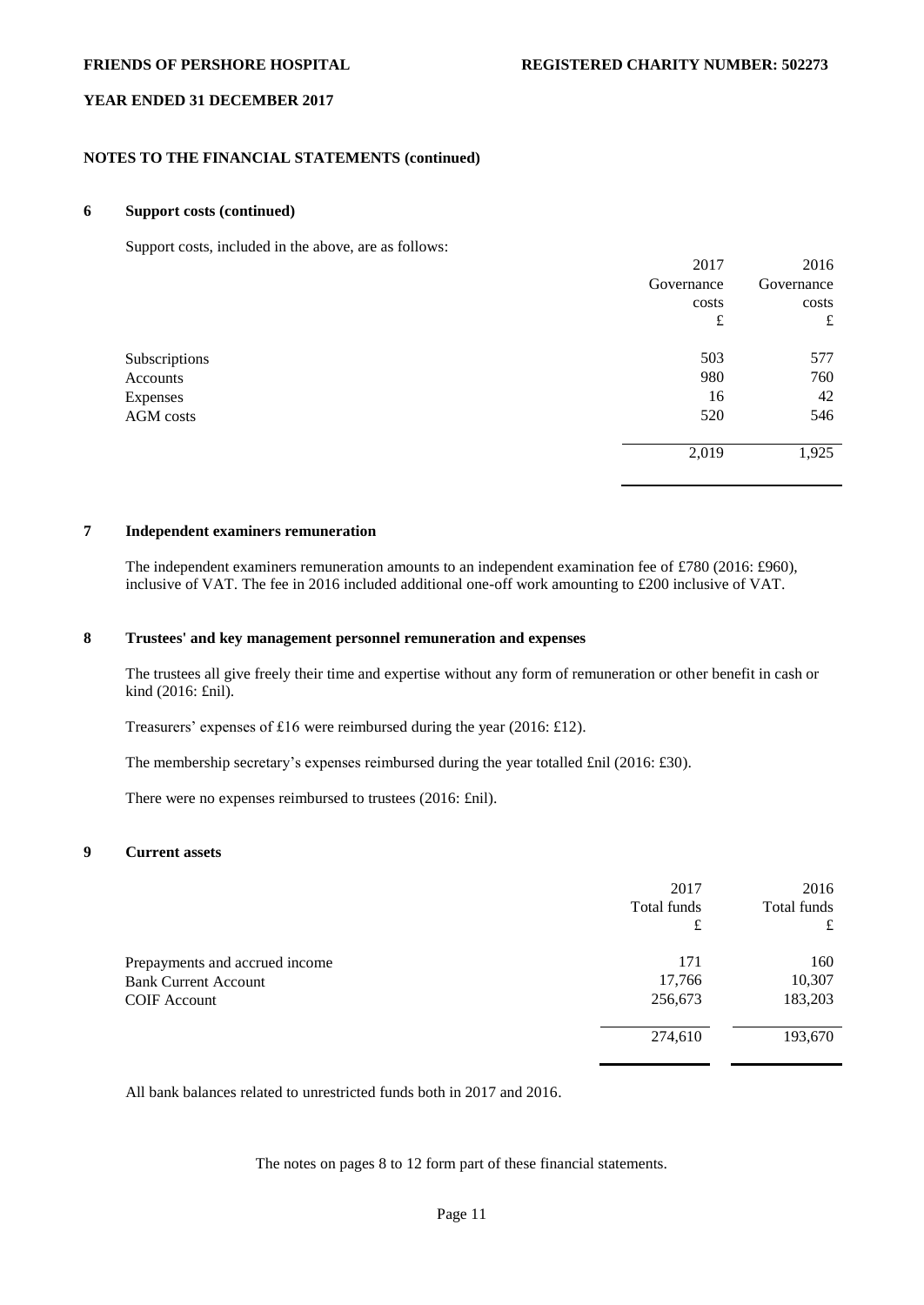# **NOTES TO THE FINANCIAL STATEMENTS (continued)**

# **10 Creditors: amounts falling due within one year**

|                              | 2017<br>t | 2016<br>ىم |
|------------------------------|-----------|------------|
| Accruals and deferred income | 780       | 759        |
|                              | 780       | 759        |

All creditors falling due after one year related to unrestricted funds both in 2017 and 2016.

# **11 Movement in funds**

|                                                              | At        | <b>Net</b> | At       |
|--------------------------------------------------------------|-----------|------------|----------|
|                                                              | 1.1.17    | movement   | 31.12.17 |
|                                                              |           | in funds   |          |
|                                                              | $\pounds$ | £          | £        |
| <b>Unrestricted funds</b>                                    |           |            |          |
| General fund                                                 | 192,911   | 80,919     | 273,830  |
|                                                              |           |            |          |
| <b>TOTAL FUNDS</b>                                           | 192,911   | 80,919     | 273,830  |
|                                                              |           |            |          |
| Net movement in funds, included in the above are as follows: |           |            |          |
|                                                              | Incoming  | Resources  | Movement |
|                                                              | resources | expended   | in       |
|                                                              |           |            | funds    |
|                                                              | $\pounds$ | $\pounds$  | £        |
| <b>Unrestricted funds</b>                                    |           |            |          |
| General fund                                                 | 140,489   | 59,570     | 80,919   |
|                                                              |           |            |          |
| <b>TOTAL FUNDS</b>                                           | 140,489   | 59,570     | 80,919   |

## **12 Capital commitments**

The charity has no capital commitments for the year ended 31 December 2017 (2016: £nil).

# **13 Related party transactions**

There are no related party transactions during the period (2016: £nil).